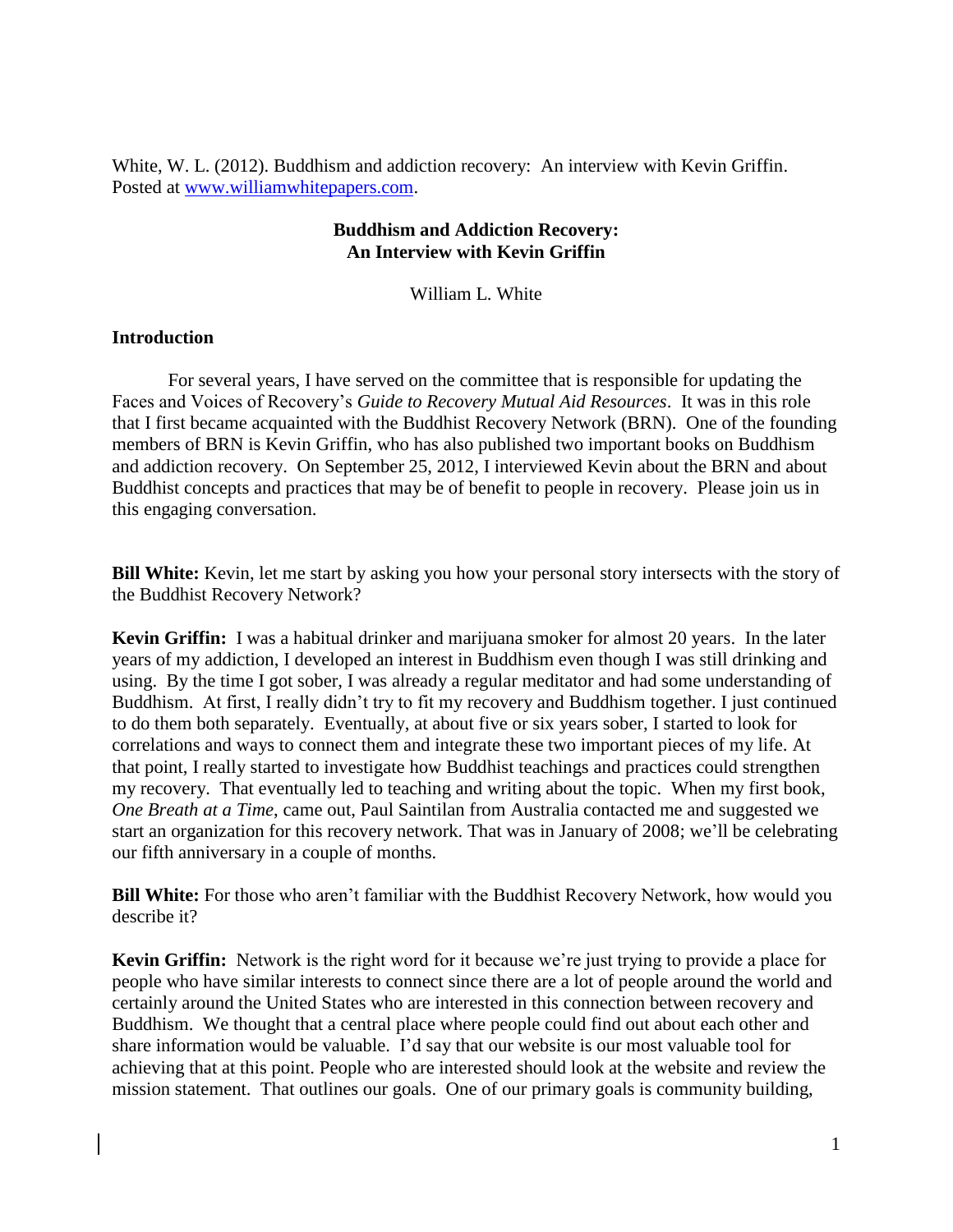and I would say that is one of our major accomplishments so far. Even though we've been around for five years, we're still a totally volunteer organization, and in some ways, we have yet to find our greater purpose. We would like to be more proactive in terms of making meditation and Buddhist teachings available for people in recovery.

**Bill White:** What have been some of the key historical milestones for BRN during its first five years?

**Kevin Griffin:** Perhaps our most significant milestone was a very successful conference we hosted in the fall of 2009 in Los Angeles. About 100 people attended and participated in all sorts of presentations—from addiction researchers who were working with mindfulness in treating addiction to a former Buddhist monk who talked about addiction to self. We had lots of addicts and alcoholics in recovery who were interested in Buddhist teachings. It was a really great event attended by people from the US, UK, and Australia.

**Bill White:** Is participation in BRN limited to Buddhists, or is it open to people of all faiths and to people not affiliated with a particular religious orientation?

**Kevin Griffin:** It's open to anyone who's interested in the connection between Buddhist practices or teachings and recovery. That certainly includes people who just want to practice mindfulness. Participation in the BRN is not limited to any religion. And we're also not just a 12-Step organization because we try to be very open to any kind of recovery path that incorporates some kind of Buddhist teachings.

**Bill White:** Kevin, one of your many contributions has been preparing guidelines for conducting Buddhist recovery support meetings. How do such meetings differ from other recovery support group meetings?

**Kevin Griffin:** I don't think they differ tremendously. One thing certainly is that virtually all such meetings include a period of meditation. This is typically half an hour of meditation, which is far more than you usually run in to in any 12-Step meditation group. There's a much greater emphasis on meditation. Beyond that, I think that what it really allows is for people to talk from their own experience about the connection between Buddhism and recovery without violating the principles of the 12-Step program, which emphasizes not being affiliated with any religion.

I hear a lot of people say that when they go to their 12-Step group, there's a lot of Christian orientation, and they don't feel safe talking about Buddhism. For those who feel alienated by the Christian language in 12-Step meetings and that it just doesn't relate to their personal experience, the BRN provides a place to share with people who have a similar spiritual orientation. I think it's really valuable in that way.

**Bill White:** Would you consider the BRN an adjunct or alternative to secular, religious, or 12- Step recovery programs?

**Kevin Griffin:** I actually would say that it's up to the individual to determine what it is for them. In other words, if I go to a Buddhist Recovery meeting, that's not my whole recovery program. I'm still gonna go to my 12-Step group, and I suggest that for other people. But I know that for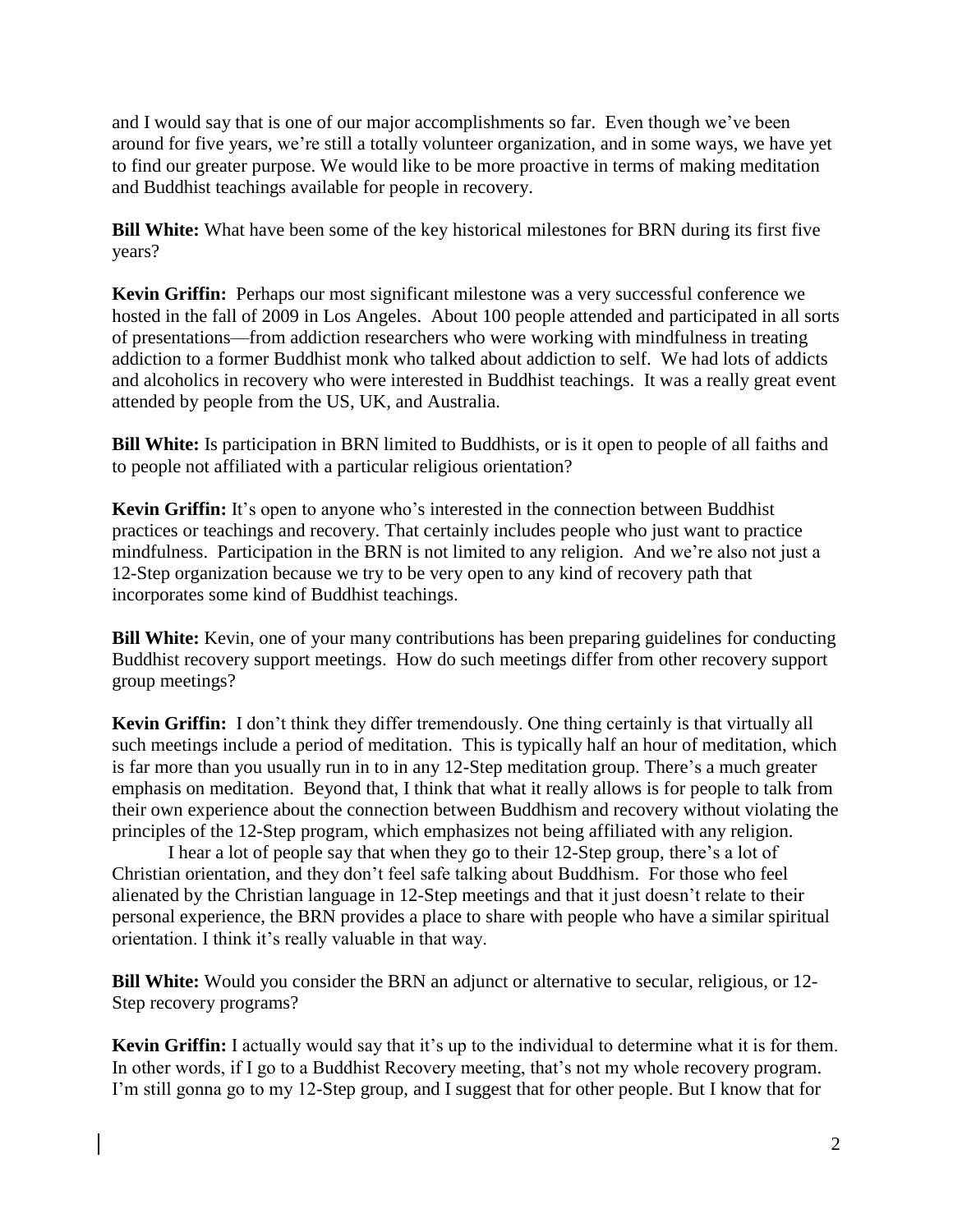some people, that's not the case. They'll just work with their Buddhist Recovery group and not go to 12-Step meetings. So, I think it's really up to the individual to determine that. We try not to take a prescriptive stance on how people should approach their own recovery because we want to make these things available to people who might want to use BRN in whatever way works best for them.

**Bill White:** Could you give an example of the kind of insights drawn from Buddhism that would shed light on the source of addiction?

**Kevin Griffin:** To me, the source of addiction is just what we could call, "human nature." The Buddha says that what causes human suffering is our craving. So, what you learn through Buddhism is oriented to helping you let go, and that can happen at all kinds of levels from the simple level of just letting go of a thought to letting go of a behavior. I see the Buddhist practices as being very much about the same thing that recovery is about. Buddhist teachings and practices offer some tools that aren't offered in a traditional 12-Step setting, particularly mindfulness meditation. There are also key ideas emphasized in Buddhism that can help recovery—acceptance of the inevitability of suffering, acceptance of impermanence¸ the suggestion that we let go of our attachment to ego. All of these, to me, really build on other recovery principles.

**Bill White:** Would you say there's a Buddhist path to recovery?

**Kevin Griffin:** Well, I would say that the Buddhist path *is* a path of recovery. But of course, it was initially designed not for recovery from addiction but as a path of recovery from the human condition.

**Bill White:** You know, it seems like there would be a lot of congruence between Buddhism and recovery and 12-Step recovery just from the standpoint of this whole theme of transcendence of self and getting out of one's self.

**Kevin Griffin:** Absolutely. And that's certainly part of the 12-Step view—what is talked about in the third step in the Big Book of Alcoholics Anonymous and in the concept of anonymity as a spiritual foundation.

**Bill White:** You worked on the development of a personal value statement, pretty early in the life of BRN. Could you describe some of those values and their relationship to recovery? Are there other key concepts drawn from Buddhism that you see as particularly helpful to the recovery process?

**Kevin Griffin:** Certainly. I think mindfulness is a foundational principle for people in recovery because it provides two very obvious things that are helpful for recovery. One is just the calm and peace that comes from engaging in meditation. But what's further special to mindfulness is a quality of trying to really observe the mind and observe the emotions so that we start to see our thoughts not as being so personal, as just being words or images that are passing through the mind. We can start to question our own thinking, which I think is vital for addicts since so much of the thinking of an addict is misguided and driven by craving and obsession. Mindfulness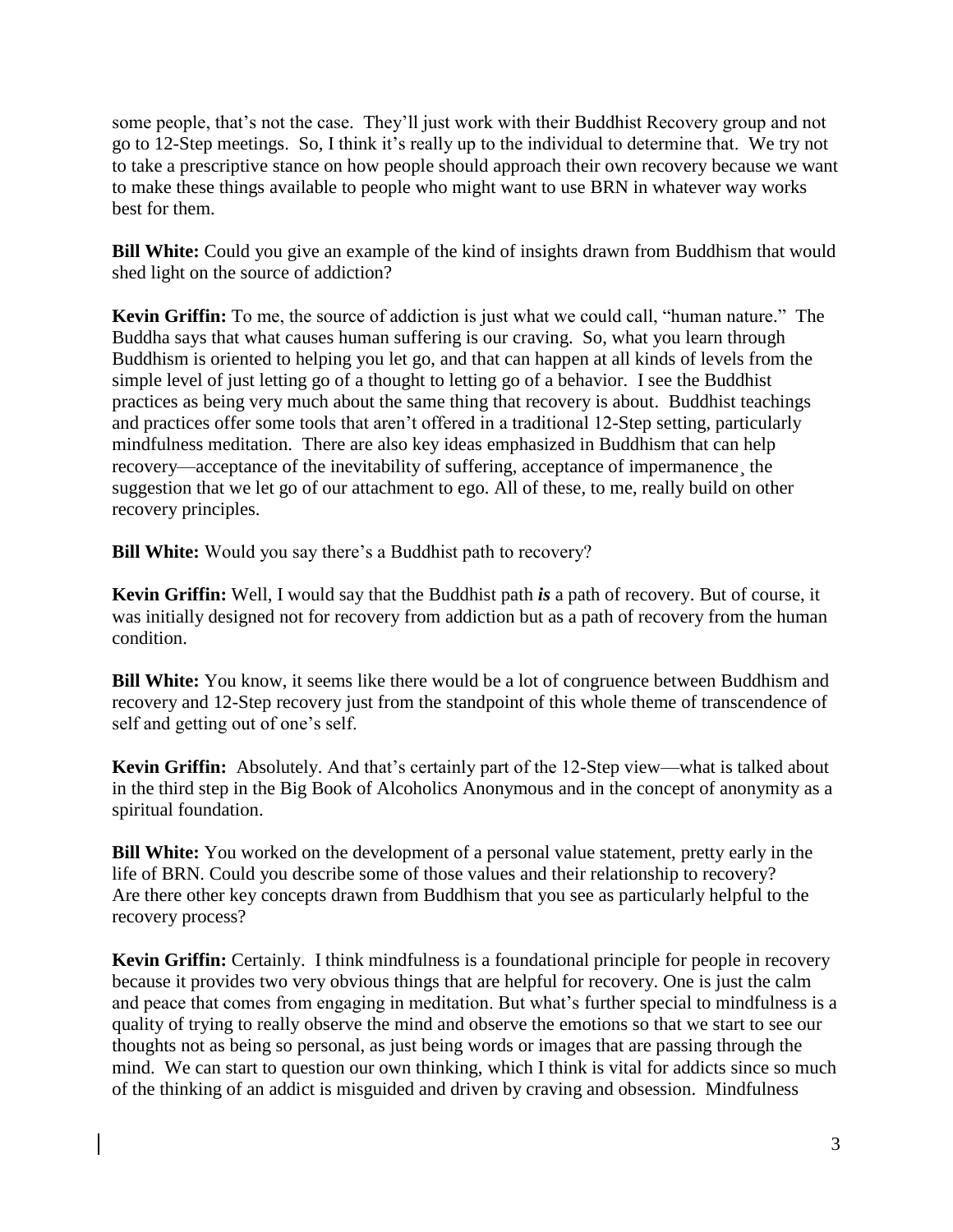helps us start to really deconstruct our thoughts and emotions. There's sort of an understanding of that in the 12-Step world, but Buddhist teachings and practices get at that more directly.

I think that when I go through the Buddhist teachings, the Middle Way, it's just full of things that are relevant for a person in recovery—everything from the five precepts, which include not using intoxicants to things like right intention. In Buddhism, the end doesn't justify the means. In Buddhism, the means *is* the end. And that means our motivation is just as important as the actions we take. That's something that people really resonate with because they see that you can't always succeed. Sometimes you make mistakes, but then there's the sense that you're on a path, you know what you want to do, you're not going to be punished just because you made a mistake, and you're actually going to be able to start again. That sense of right intention is a tremendous touchstone for people and very supportive of people. I'd also say that the emphasis on compassion and forgiveness, which are two really important Buddhist ideas, are really important for people in recovery—especially having compassion and forgiveness for ourselves.

**Bill White:** Do you see the theme of compassion related to the service ethic that's so common in recovery mutual aid groups?

**Kevin Griffin:** Yes. That is where there's another direct correlation and connection between the two paths. I was just talking about that on Sunday at the close of a retreat. I was talking about the 12<sup>th</sup> Step and how it says that having had a spiritual awakening, we try to help others. That spiritual awakening isn't a selfish thing. It's not about me having an experience. It's about me healing myself so that I can help to heal others. That's exactly what the Buddha did, and that's exactly what is taught in Buddhism as well.

**Bill White:** Kevin, with many people in 12-Step recovery involved with BRN, do you find that people develop a much deeper understanding of the Steps through the Buddhist teachings?

**Kevin Griffin:** I don't want to speak for other people. I certainly have seen people develop a different understanding of the Steps. For myself, I feel that I have a deeper understanding of the Steps, but I don't think that Buddhism is necessary to have a deep understanding of the Steps. I think it's just one of the ways that can help you find a way into the Steps, but I've seen people who were purely 12-Step people who had pretty profound understandings of the Steps. At the same time, I think there is generally a somewhat superficial understanding of the Steps that gets passed around. I don't really want to stand in judgment of anybody's program. It's not really my job to do that.

**Bill White:** You referenced earlier some people feeling uncomfortable in the more Christianoriented meetings. Do you think there are other dimensions of Buddhism that attract people who've not been particularly comfortable within 12-Step programs?

**Kevin Griffin:** Well, the concept of God is one of the things that's hardest for people, and Buddhism doesn't have a theistic approach to spirituality. I've translated the Steps through a Buddhist's lens to offer people a different way of understanding what a higher power might be, and that seems particularly appealing beyond just people in recovery. I think that Buddhism is really a religion that appeals to many people in our current historical period because it is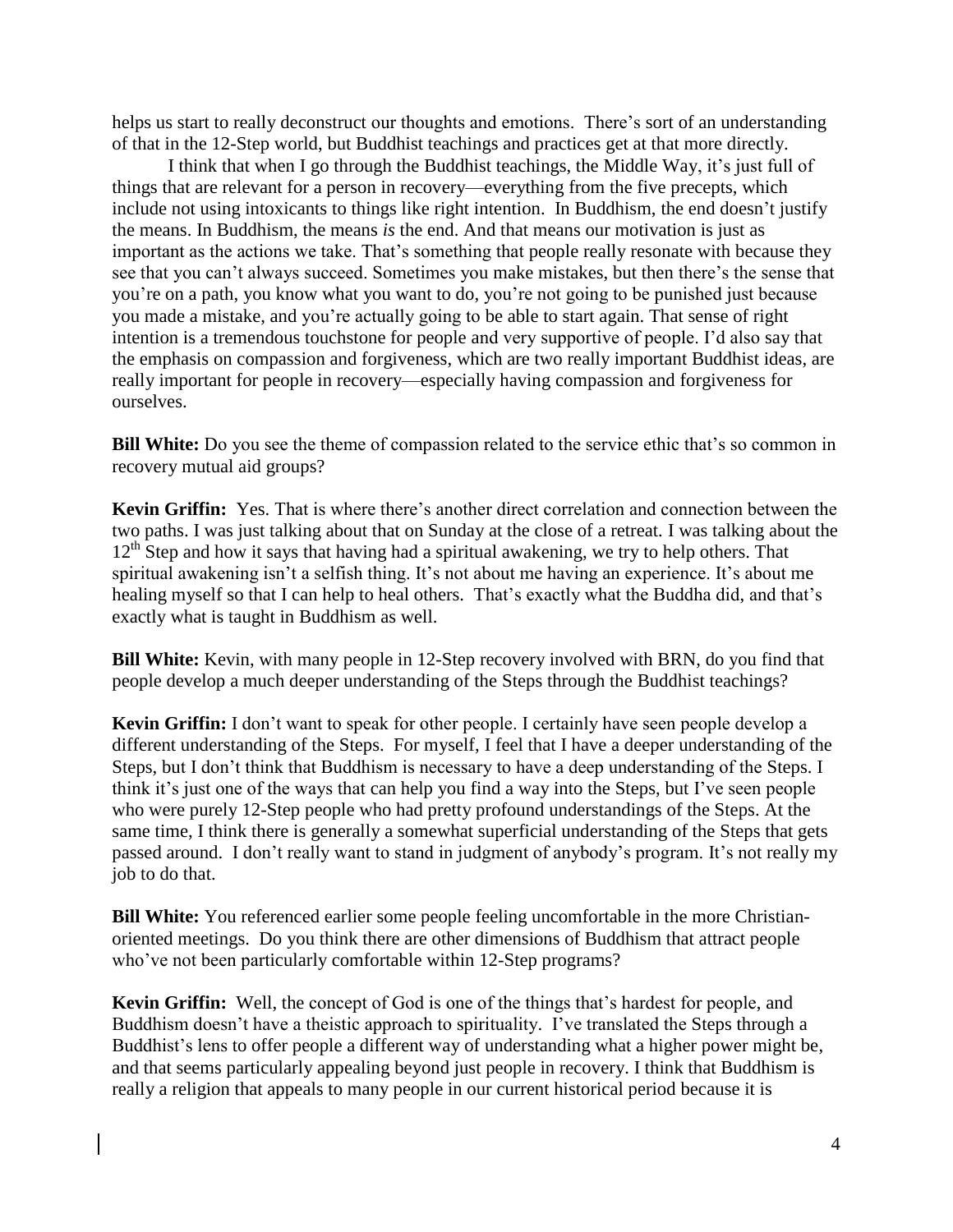somewhat scientific. It's logical. It's not based on a faith so much as a practice. And in our culture, there are a lot of people who've grown away from traditional religious life but want something that has both a spiritual and an intellectual component to it. There are many people who do not want to abandon their intellect at the door of the church or temple.

**Bill White:** You've mentioned meditation and mindfulness. Are there other practices drawn from Buddhism that serve as a daily recovery maintenance function for people in recovery?

**Kevin Griffin:** Yes, certainly in terms of formal practice, many people do some kind of prayer—things like loving kindness, which is usually called a meditation but I think it's a prayer: "May I be happy, may all beings be happy." Many people incorporate that kind of practice into their formal daily lives. And of course, there are the insights that they have when they're meditating or when they're studying that they take with them into their daily lives.

These aren't original to Buddhism, but when we start to develop compassion, then perhaps when we're on the road and someone cuts us off, instead of getting angry with them, we can think, "Okay, that person's probably got some kind of a problem they're caught up in." So, I think that quality of mindfulness is not something that stops when the meditation bell rings. It's something you can carry with you throughout your day, and the meditation is really just a way of establishing that.

The same is true of loving kindness or compassion or the insights into permanence and the whole attitude of "letting go" and non-attachment. These are attitudes that are obviously really supportive of recovery. Bringing Buddhism and recovery together are ways of intentionally bringing these things into our daily lives and trying to live by those principles. It's the same thing as the 12-Step practices; a lot of the principles are the same.

**Bill White:** For our readers, how could people who are interested best contact the Buddhist Recovery Network, either to become a member or to get more information?

**Kevin Griffin:** Well, the website is BuddhistRecovery.org, and there is a contact person at the site who readers can contact.

**Bill White:** So, the best contact is through the website?

**Kevin Griffin:** Yes. At this time, we're mostly just providing this storehouse of information. We tried to organize a second conference last year, and it just seemed that because of the weakness of the economy, not many people could travel to LA to make it. So at this point, I see us oriented much more towards the website. At the website, there is a directory of Buddhist Recovery meetings, and that's certainly the best resource for people who are interested.

**Bill White:** One of your early contributions to the recovery literature was your book, *One Breath at a Time*. Could you describe what readers would find in that book?

**Kevin Griffin:** Sure. The book has twelve chapters that go through the twelve steps. The chapters contain a lot of my own personal story and stories of other people in recovery to illustrate ways of understanding the Twelve Steps through the Buddhist teachings. It starts with an introduction to Buddhism and to meditation. One of the things I really like to emphasize is for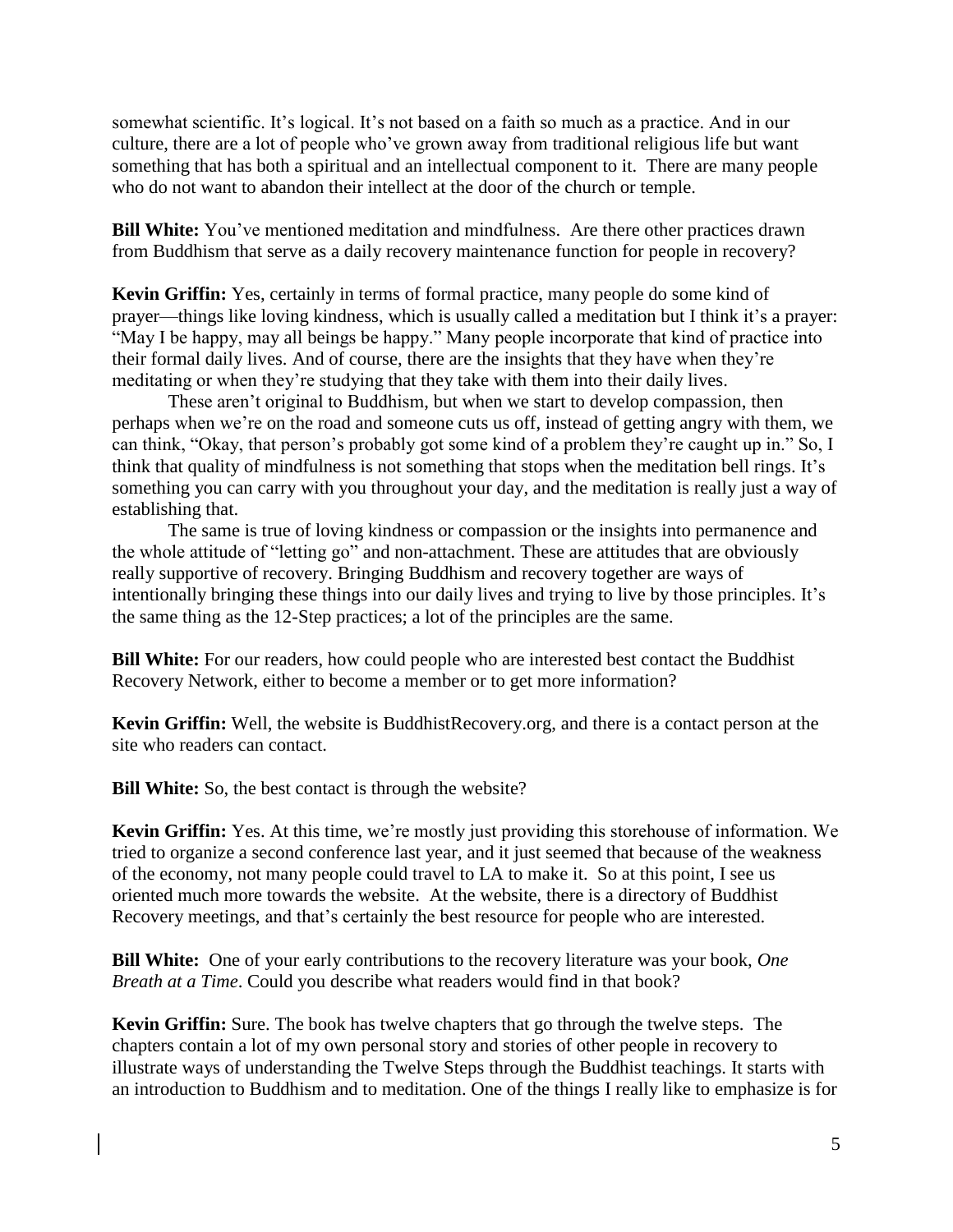people to not make meditation into such a struggle. In the book, I also share a lot about my own difficulties and challenges. In the 12-Step tradition, the way we work together is by telling our stories, and so I felt that the best way for me to illustrate these principles and practices was through stories.

**Bill White:** And what about your most recent book?

**Kevin Griffin:** It's called *A Burning Desire*, and it's about higher power. Information on that book and a lot of related books is available on the Buddhist Recovery website.

**Bill White:** As you reflect back on your involvement with BRN, what have you found most personally meaningful from this involvement?

**Kevin Griffin:** I think what's most meaningful for me is seeing that there's a whole community of people who want to pursue this blending of teachings. When I first was sober back in the '80s, I didn't know anyone else in recovery who was interested in Buddhism, and I used to talk about it and try to get people to go on retreats and to meditate. The longer I was sober, more and more people came along who were interested in Buddhism. Being able to form an organization that would serve as a magnet for people who share this interest is very gratifying and comforting for me.

**Bill White:** Have you observed much growth in BRN since it was founded five years ago?

**Kevin Griffin:** The organization has not grown that much, but I think that the movement has grown. I think that one of our great challenges is to find a way to be of more service to the community and to discover what our value is. Right now, there's more of a shift towards localizing Buddhist recovery groups or the network. I'm working with a group of Buddhist Recovery teachers in the Bay Area to see if we can kind of start a local chapter of the Buddhist Recovery Network that will be more of a grassroots organization. I think the Network is starting to see the value of this being a more grassroots organization rather than a big international umbrella organization. If some of the local groups built up into local chapters, then that would really help the international organization.

**Bill White:** I referenced earlier some of the writing you had done on how to run meetings. Would that be a good resource for people who wanted to start a local Buddhist Recovery meeting?

**Kevin Griffin:** It's the only thing I know of that's online that gives people a model or guidelines for how to start a group and what to think about when you're starting a group.

One of the difficult challenges that people face is that in 12-Step groups, they can be totally peer-led. Buddhism is more of a hierarchical religion because it takes a lot of practice and a lot of study and insight to master the subtleties of its teachings and practices. It's not just something you can pick up in one book or a single meditation class. In fact, what can happen when a peer group gets together is you can have the blind leading the blind. People who have only a half-understanding of Buddhism can really confuse each other when trying to grasp an ideal like "not self" or the idea of acceptance. A Buddhist Recovery group, from my viewpoint,